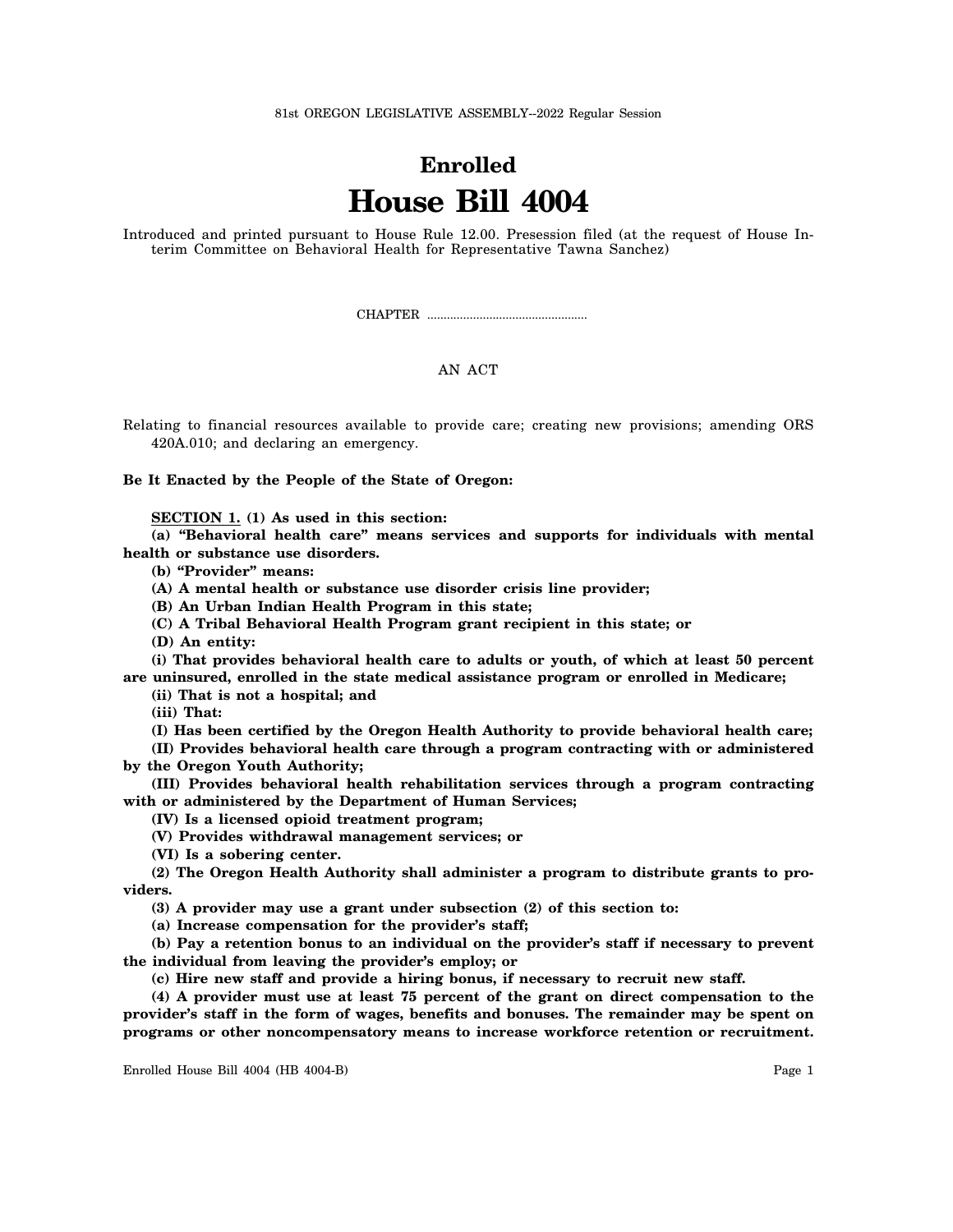**(5) Notwithstanding the definition of "compensation" in ORS 652.210, a hiring or retention bonus paid under subsection (3) of this section is not a violation of ORS 652.220.**

**(6) Providers must report to the Oregon Health Authority, in the form and manner prescribed by the authority, on how the grants were spent and whether the expenditures resulted in improved compensation for staff.**

**(7) Each grant shall be a percentage of the funds available under section 5 of this 2022 Act that represents a provider's staffing costs, for both filled and vacant positions, relative to the staffing costs of all providers in this state. Applicants for grants must state in the application how the grant will be spent in accordance with subsection (3) of this section.**

**(8) Any portion of a grant that is not spent as provided in this section constitutes an overpayment that the Oregon Health Authority shall recover from a provider.**

**(9) The Oregon Health Authority shall adopt rules necessary to carry out the provisions of this section.**

**SECTION 2. (1) The Oregon Health Authority shall contract with nurses and behavioral health professionals to provide care in adult and child residential behavioral health treatment facilities, opioid treatment programs, withdrawal management programs and sobering centers in this state to address staffing shortages at such facilities caused by the COVID-19 pandemic.**

**(2) The authority shall seek any necessary approval from the Centers for Medicare and Medicaid Services to secure federal financial participation in the costs of contracts described in subsection (1) of this section if funding from the Federal Emergency Management Agency is unavailable.**

**SECTION 3.** ORS 420A.010 is amended to read:

420A.010. (1) The Oregon Youth Authority is established. The youth authority shall:

(a) Supervise the management and administration of youth correction facilities, state parole and probation services, community out-of-home placement for adjudicated youths committed to its legal custody and other functions related to state programs for youth corrections;

(b) Provide capital improvements and capital construction necessary for the implementation of all youth correction facilities;

(c) Carry out dispositions of adjudicated youths committed to its legal custody;

(d) Exercise custody and supervision over those adjudicated youths committed to the youth authority by order of the juvenile court and persons placed in the physical custody of the youth authority under ORS 137.124 or other statute until the time that a lawful release authority authorizes release or terminates the commitment or placement;

(e) Provide adequate food, clothing, health and medical care, sanitation and security for confined adjudicated youths and others in youth authority custody;

(f) Provide adjudicated youths and others in youth authority custody with opportunities for self-improvement and work; and

(g) Conduct investigations and prepare reports for release authorities.

(2) To meet the individual circumstances of each person committed to its custody, the youth authority shall:

(a) Develop a flexible fee-for-service provider system that can respond quickly to each person's identified and changing circumstances; and

(b) Develop a process for joint state and county review of contracts entered into under subsection (6)(b) of this section and paragraph (a) of this subsection based on:

(A) Measurable outcomes, which must include in dominant part the reduction of future criminal or antisocial conduct and which also must include:

(i) Academic progress;

- (ii) Social adjustments;
- (iii) Behavioral improvements;

(iv) Rearrests; and

(v) Other measurements as determined by the youth authority;

Enrolled House Bill 4004 (HB 4004-B) Page 2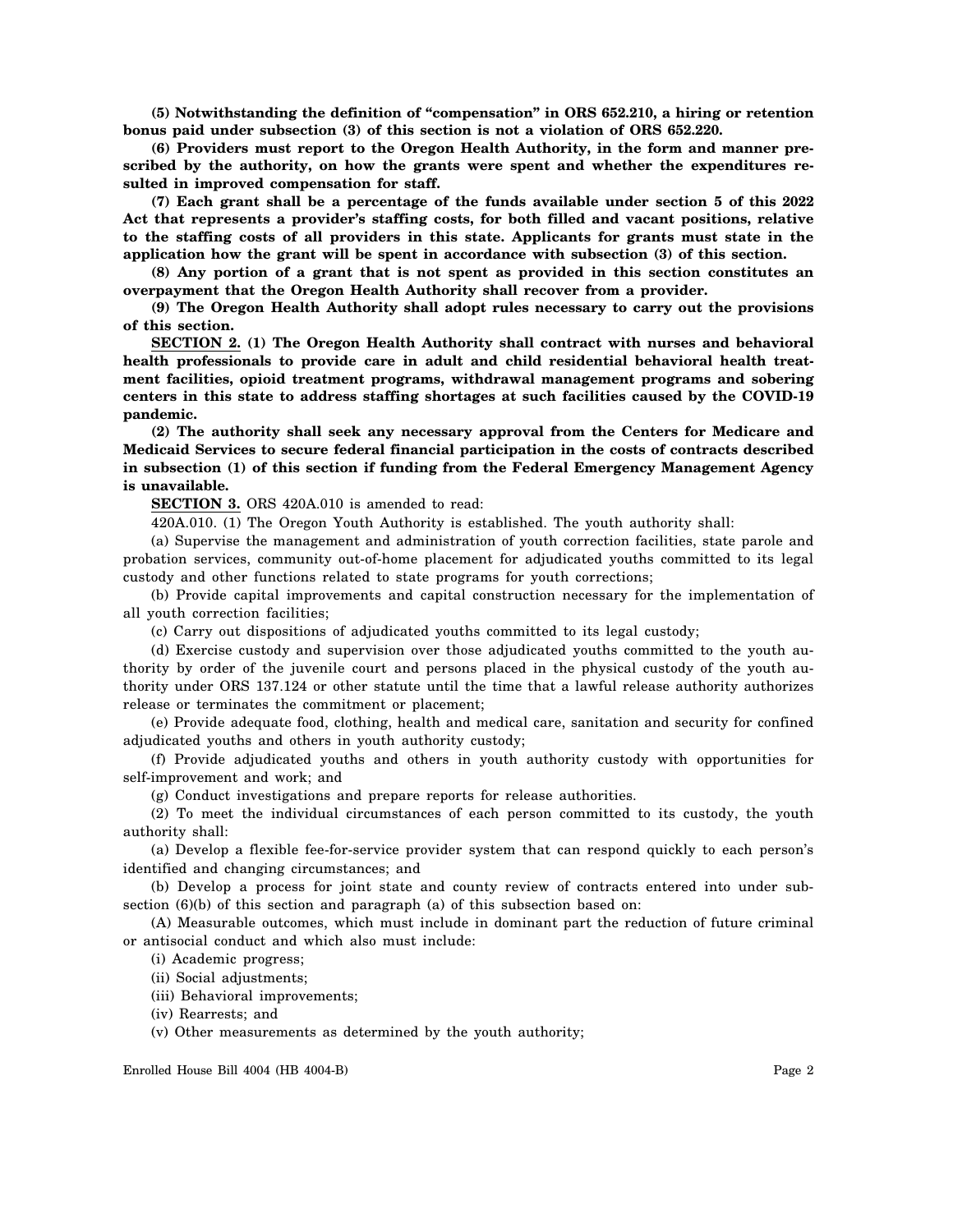(B) Performance measurements including:

(i) Fiscal accountability;

(ii) Compliance with state and federal regulations;

(iii) Record keeping, including data collection and management; and

(iv) Reporting; and

(C) Provision of services identified under the reformation plan.

(3) In order to measure performance as required in subsection (2) of this section, the youth authority shall require parties to the contracts to compile, manage and exchange data to the extent of available information systems resources to facilitate the measurement of outcomes including, but not limited to, reduction in future criminal or antisocial conduct.

(4) The youth authority may administer a program of state assistance to counties for the construction and operation of local youth detention facilities or to purchase detention services.

(5) The youth authority shall accept and exercise legal or physical custody of adjudicated youths and others 12 years of age and over and under 25 years of age who are committed to, or placed with, the youth authority pursuant to:

(a) A juvenile court adjudication and disposition under ORS chapter 419C; or

(b) ORS 137.124.

(6)(a) The youth authority shall cooperate with and assist county governments and juvenile departments in carrying out the principles and purposes of the juvenile justice system as provided in ORS 419C.001.

(b) The youth authority is authorized to contract with counties, groups of counties or private providers to administer juvenile corrections programs and services as provided in ORS 420.017, 420.019, 420A.145 and 420A.155 (1) to (4).

(c) The youth authority may provide consultation services related to the juvenile justice system to local or statewide public or private agencies, groups and individuals or may initiate such consultation services. Consultation services include, but are not limited to, conducting studies and surveys, sponsoring or participating in educational programs and providing advice and assistance. Nothing in ORS 419C.001 and 420A.005 to 420A.155 is intended to diminish the state's efforts to plan, evaluate and deliver effective human services programs to adjudicated youths, either in a youth correction facility or on probation or parole. Therefore, the Oregon Youth Authority and the Department of Human Services shall jointly develop and implement needed social and rehabilitative services.

(7) The youth authority is the recipient of all federal funds paid or to be paid to the state to enable the state to provide youth correction programs and services assigned to the Department of Human Services prior to January 1, 1996.

(8) The youth authority shall report its progress in implementing the provisions of chapter 422, Oregon Laws 1995, to the Legislative Assembly at each odd-numbered year regular session.

(9) The equal access provisions of ORS 417.270 apply to the youth authority's development and administration of youth correction facilities, programs and services, including the development and implementation of the diversion plan described in ORS 420.017.

(10) The youth authority shall:

(a) Be cognizant of and sensitive to the issue of overrepresentation of minority adjudicated youths in youth correction facilities;

(b) Endeavor to develop and operate, and require its subcontractors to develop and operate, culturally appropriate programs for adjudicated youths; and

(c) Keep data reflecting the ethnicity and gender of all adjudicated youths committed to its care.

**(11) The youth authority may make financial grants to local units of government, nonprofit organizations and individuals from funds appropriated to the youth authority by the Legislative Assembly to meet the treatment and care needs of adjudicated youths committed to the custody of the youth authority to be able to respond quickly to each adjudicated youth's identified and changing circumstances.**

[*(11)*] **(12)** The youth authority is a designated agency as defined in ORS 181A.010.

Enrolled House Bill 4004 (HB 4004-B) Page 3